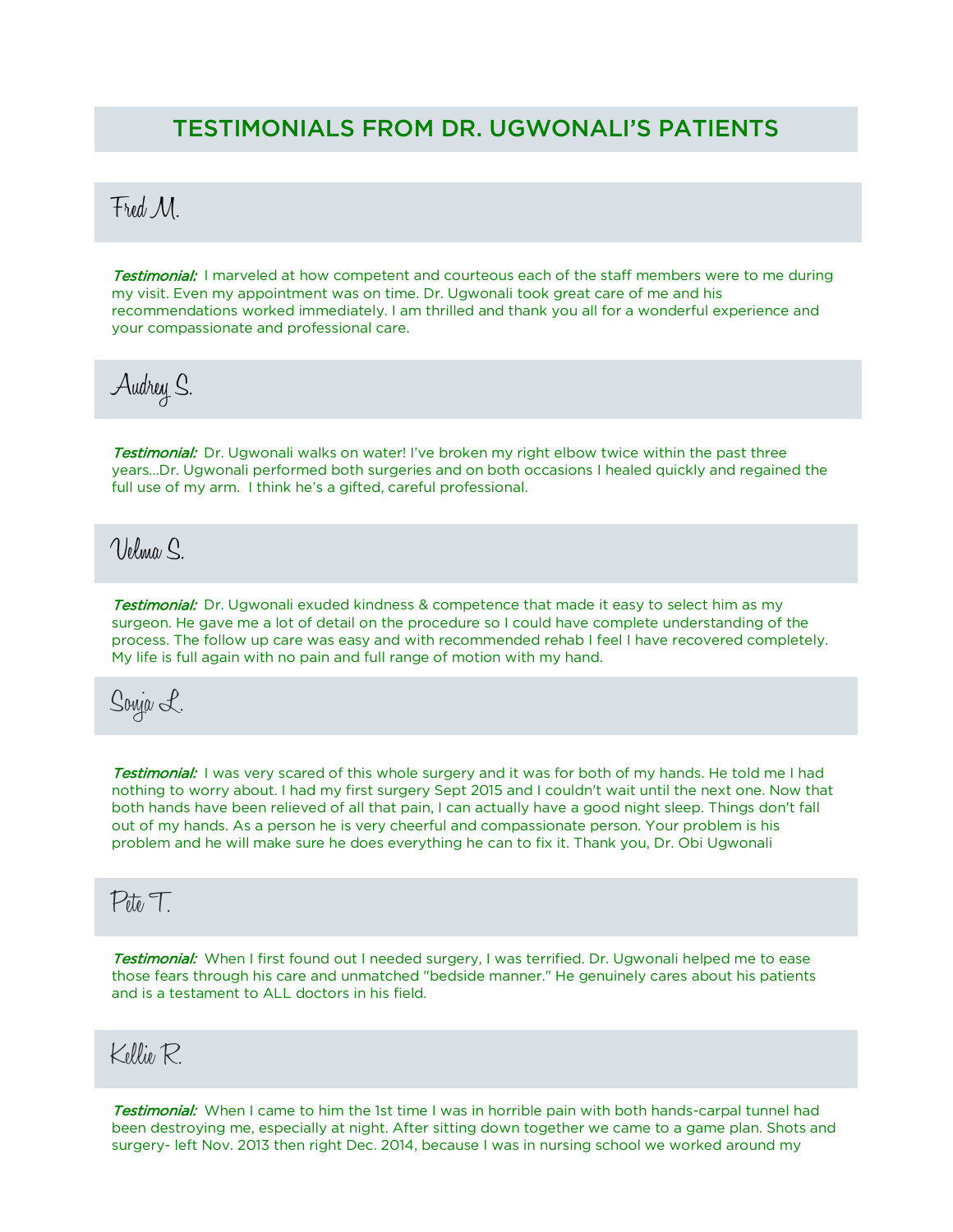schedule. Now I'm great, pain in left is gone and right is going away. Best decision. Best Surgeon!

#### $\overline{\mathrm{T}_{\mathit{U}}(l)}$

**Testimonial:** It was a joy. Before my pain was excruciating, now gone. I could not even sleep. Now I can sleep and do a lot more of the things that I like and just to work with no pain and tingling. He is an excellent, well-educated doctor. Very professional. The first time I met Dr. Ugwonali, he automatically knew my condition. I thank God for his abilities.

Mercedes M.

Testimonial: Dr. Ugwonali took extremely good care of me before and after surgery from my first visit to my follow ups after the surgery. I had not been able to sleep for almost 2 years in my bed and now I'm able to sleep in my bed. He corrected 2 previous surgeries that had not helped my problems.

The entire staff  $\circledcirc$  Peachtree Orthopedics is amazing from the front desk to nurses to doctors  $\circledcirc$  surgical place.

Robbie M.

**Testimonial:** I play professional golf across the country. Contrary to popular belief, golf puts a ton of strain on your body. I went to two highly respected doctors in Atlanta before seeing Dr. Obi Ugwonali and was a medical mystery until I came to POC. Within 3 visits, Dr. Obi not only made me feel like he cared about a speedy recovery, but found the source of my problem!! i couldn't be happier with my results and now it's time to get back to playing golf.

Rowland C.

Testimonial: I had to have rotator cuff surgery on my right shoulder. I was told that full recovery would take anywhere from six months to a year. From the time I woke from the surgery to today, approximately three years later, I have had NO pain from that surgery!!! I realize that each case is different but for me the surgery was a tremendous success.

## Kerry T.

**Testimonial:** Dr. Ugwonali was wonderful in correcting some missed carpal tunnel issues another physician missed. He took the time to ensure proper testing was performed to confirm my diagnosis. Eleven days passed and I felt 100% better and thank Dr. Ugwonali and his staff for making this possible. I will be referring family and friends to him.

## Josephine D.

**Testimonial:** He knew immediately all about my ailment-all the pros and cons. He took over and told me what was coming and how he would correct my problem. I broke several fingers on left hand. I experienced no pain through my two surgeries whatsoever. I took only six pain pills after each surgery- not because I had pain but because I did not want to chance it. He has a pleasing personality, also. He is #1 in my book.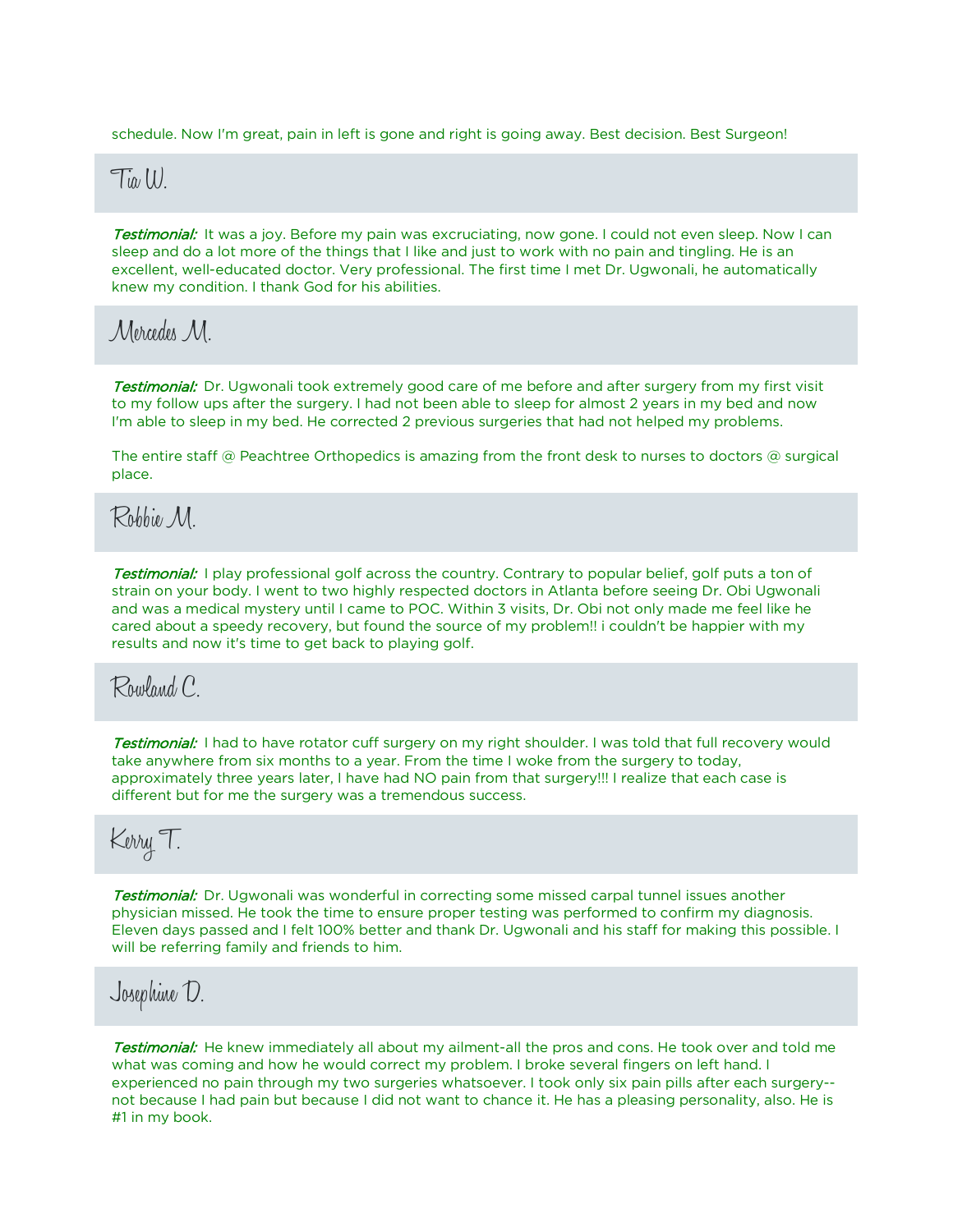# Eugene D.

**Testimonial:** I found Dr. Ugwonali to be a remarkable surgeon. He is very approachable, friendly, and personable. He listens to you about your concerns and then recommends the best treatment for you before jumping to conclusions. My surgery went extremely well with a rapid recovery period and no complications. The post op care treatment including therapy was excellent.

## Jacqueline D.

Testimonial: "This is the kind of doctor that was born to be a doctor. His caring, understanding ways make you feel like you're his only patient. He takes pride in all he does. He informs, teaches & explains everything to you. Dr. U and his nurses were made to be in this field. Should I ever need an Orth doctor, I will travel 100 miles just to have Dr. U take care of me."

## Barbara C.

**Testimonial:** "Dr. O was sincerely concerned about my fracture and the level of pain I was having. He scheduled my surgery quickly. He kept a close eye on my healing process and took every effort to make suggestions on how to keep swelling down, how to keep pain level low. Upon getting my cast removed, I was so pleased with the lack of scarring that was present. Dr. O has done a remarkable job for me. I would use him again and will recommend him to others for exceptional care."

 $J$ ames  $C$ 

Testimonial: "I was in a serious work accident with multiple injuries. I was left with an almost useless left arm. Through several surgeries and procedures and after prosthesis, I can use my arm with confidence and owe Dr. Ugwonali a lot more than what i can say. I look forward to therapy and moving forward."

Leslie T.

**Testimonial:** "Dr. Obi is the best doctor in the world! He explains everything to you and is very thorough! I am so glad that I was his patient and if I were to ever have any more problems, I know exactly who to call! Thanks!"

Joann H.

Testimonial: "I have hurt for so long, if I had only known that surgery would help, I would have had surgery a long time ago. But I had heard so many bad things. But I am glad I did the surgery. Plus, I heard Dr. Ugwonali was the best!!"



**Testimonial:** "He did surgery on both thumbs and the results were amazing. After surgery both thumbs feel unbelievable. They feel and work better than before I ever needed surgery. I have had an extremely successful procedure from the surgery itself and the wonderful care by all people afterwards."